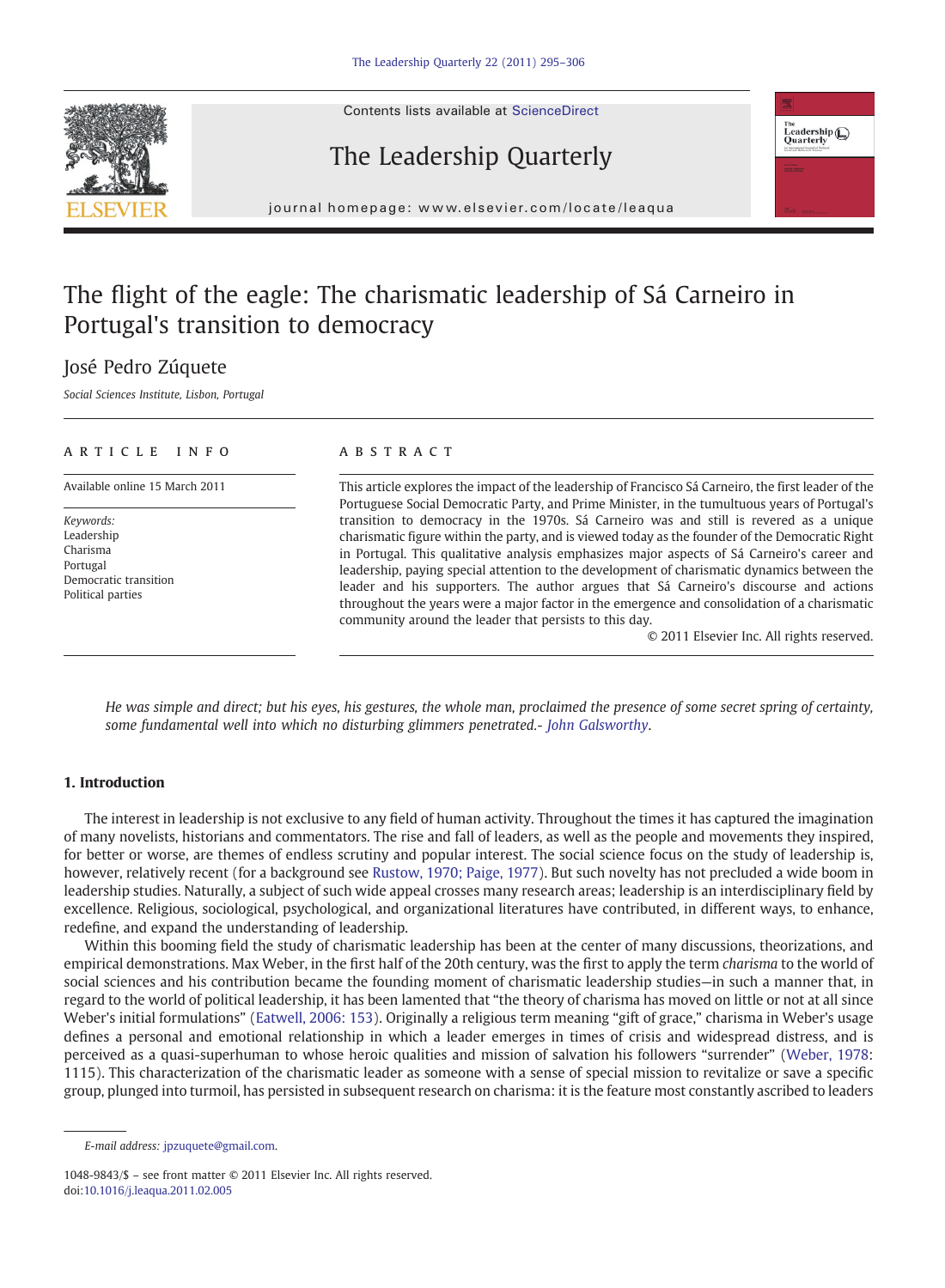perceived as "charismatic," and it is generally seen at the very core of the charismatic dynamics in both authoritarian and democratic regimes. But perhaps it is an overstatement to decry the immutability of Weber's theory. Charisma is a variable, and it should be viewed as such rather than as an all-or-none concept. Indeed, it was initially formulated as an ideal type, an exaggeration of reality. When Weber's concept is adapted to contemporary democratic society, the charismatic impact of leaders may be evaluated on a continuum ranging from one pole (Weberian "maximum" charisma) to another ("minimum" or untraceable).

At the same time, many authors have built upon Weber's contribution and suggested ways of enhancing the study of charismatic authority in both contemporary political and organizational contexts. In many ways the role of followers has been promoted, while the role of leaders, if not demoted, has been minimized. In the study of organizations, research into the "romance of leadership" concludes that leader's behaviors and traits are in reality much less important, or even irrelevant, to the formation of charisma and the success of the collective mission. Followers, constituted as a group, are the ones who create, for a variety of dynamics, larger than life attributes to leaders (see [Meindl, 1995](#page--1-0)). But the view that charisma is literally in the "eye of the beholder" and that the source of the charismatic bond is to be found primarily within the followers' dynamics has also gained plenty of traction in the study of political charisma, and beyond. Or, to put it differently, much of the focus has been on demand (audience response) than supply (the role of the leaders). Additionally, the tendency has been to ascribe more importance to structure (social–economic conditions) than to agency (individuals), in the development of charismatic relationships. Thus, the role of crisis is magnified. Such examples abound. [Madsen and Snow \(1991\)](#page--1-0) argue not only that a collective psychological crisis is essential to the emergence of charisma, but also that such a crisis must be relatively abrupt. In a sense, the charismatic bonding is circumstantial because the right moment only comes when the followers are no longer able to cope with the environment and try to find their proxy. In their view, the attributes and actions of the leader in any other moment other than the "right moment" would not strike the necessary chord of response. The charismatic leader helps to give people a sense of direction, but without collective need truly charismatic groups can only be found in small spellbound groups. [Van Dooren \(1994\)](#page--1-0) sees charisma, above all as "the result of externalization of basic human needs, reinforced by or supplemented by social adjustment processes." But the rise of these needs can be a consequence not only of social crises or changes, but also of identity crises, or crises of personal growth. His framework of analysis is important to understand the nature of the charismatic bond but purposely avoids any systematic analysis of the role of the leader in the creation of the bond. In a way, the demand side (the followers) takes priority over the supply side (the leader). The same can be said of Ronald Heifetz's approach to charismatic leadership, which states that communities generate charismatic authority during times of distress when people search desperately for someone to relieve their pain. In his view, "in times of disorientation [we] seem inclined to endow our authorities with idealized gifts. As long as they serve this need, we imagine them larger than life… As in Hollywood, the star steps into a role that the audience has made" ([2001: 66, 247](#page--1-0)).

It would be far from me to deny the association between crisis and the emergence of charismatic leadership. It seems logical to infer that a crisis situation is more likely to produce attributions of charisma than a non-crisis situation. Empirical research supports this hypothesis (for example, [Pillai, 1996\)](#page--1-0). The point to be made is that an overemphasis on the role of crisis may obscure the active role that leaders – through their words, actions, and example – effectively played in the formation of the charismatic community. I tend to side with Ann Ruth Willner's assertion that "preconditions of exogenous social crisis and psychic distress are conducive to the emergence of charismatic political leadership but they are not necessary." Consequently, a great weight can be attached to crisis as an explanatory factor of charismatic political leadership "only if we extend the notion of crisis to include those largely generated by the actions of the leader" [\(1984: 52](#page--1-0)). This may well be an exaggerated proposition (i.e., the leader creates the crisis), but it serves the purpose of showing that there are a number of factors at work in a situation of crisis, and leaders, in their relationship with the led, are propelled by and propel a sense of encircling threat by declaring that a turning point for the community is at hand if the vision of the leader is pushed, decisively, collectively, forward.

Instead of a follower-centered perspective, I want to show throughout this article a case of a leader whose behavior was neither irrelevant to nor independent from the development of charismatic dynamics with the community. The leader's personality, behavior, and discourse played an actual and real role in the definition of his leadership as charismatic; it was not solely an idealization or "imagined" construction by the followers. I will do this by focusing on the case study of Francisco Sá Carneiro, one of the crucial figures of Portugal's transition to democracy in the 1970s, thefirst leader of the largest center-right political party as well as prime minister ([1980\)](#page--1-0). I focus both on episodes of his career and on behaviors that I see as relevant to an understanding of the points being made about charismatic leadership. The analysis will be complemented by accounts, both contemporary and later, of those who had first-hand experience of the political leadership of the Portuguese leader — disciples, followers, and even enemies. Included are also personal interviews. This approach has been suggested before. Robert C. Tucker, for instance, stresses the need to take a close look – particularly by analyzing memoirs and private correspondence – at those intimate with the leader [\(1968: 741\)](#page--1-0). Willner corroborates this idea and notes the importance of "statements freely tendered by followers concerning their beliefs in and emotional commitment toward a leader, especially when given in their own words" [\(1984: 30\)](#page--1-0). Though an argument can be made about Sá Carneiro's charisma and devotion at a mass level (see for example [Bruneau & Macleod, 1986: 94\)](#page--1-0), a great emphasis is placed here on analyzing the charisma of the coterie ([Eatwell, 2006: 153](#page--1-0)), which originates from"direct personal contact between the leader and his immediate followers" [\(Rustow, 1968: 17](#page--1-0)), including in this case local activists and militants at large. My contribution to the study of political leadership is qualitative and in tune with Howard Gardner's insight that the success of leadership and related attributions of greatness emanate from the discourse (verbal and symbolic) and actions of the leader, the ways in which the leader embodies the mission pursued, and the example he sets for the group. This in turn triggers devotion and emotional commitment on the part of the followers. Leadership is thus a narrative in which the leader incarnates the story he has announced to the group ([Gardner, 1995: 42\)](#page--1-0). I adopt a broad concept of discourse that goes beyond what is spoken and written; it is notlimited to verbal language but comprises actions and imagery. In this sense symbolic communication acts are of utmost significance for an understanding of the dynamics of leadership, particularly charismatic leadership.